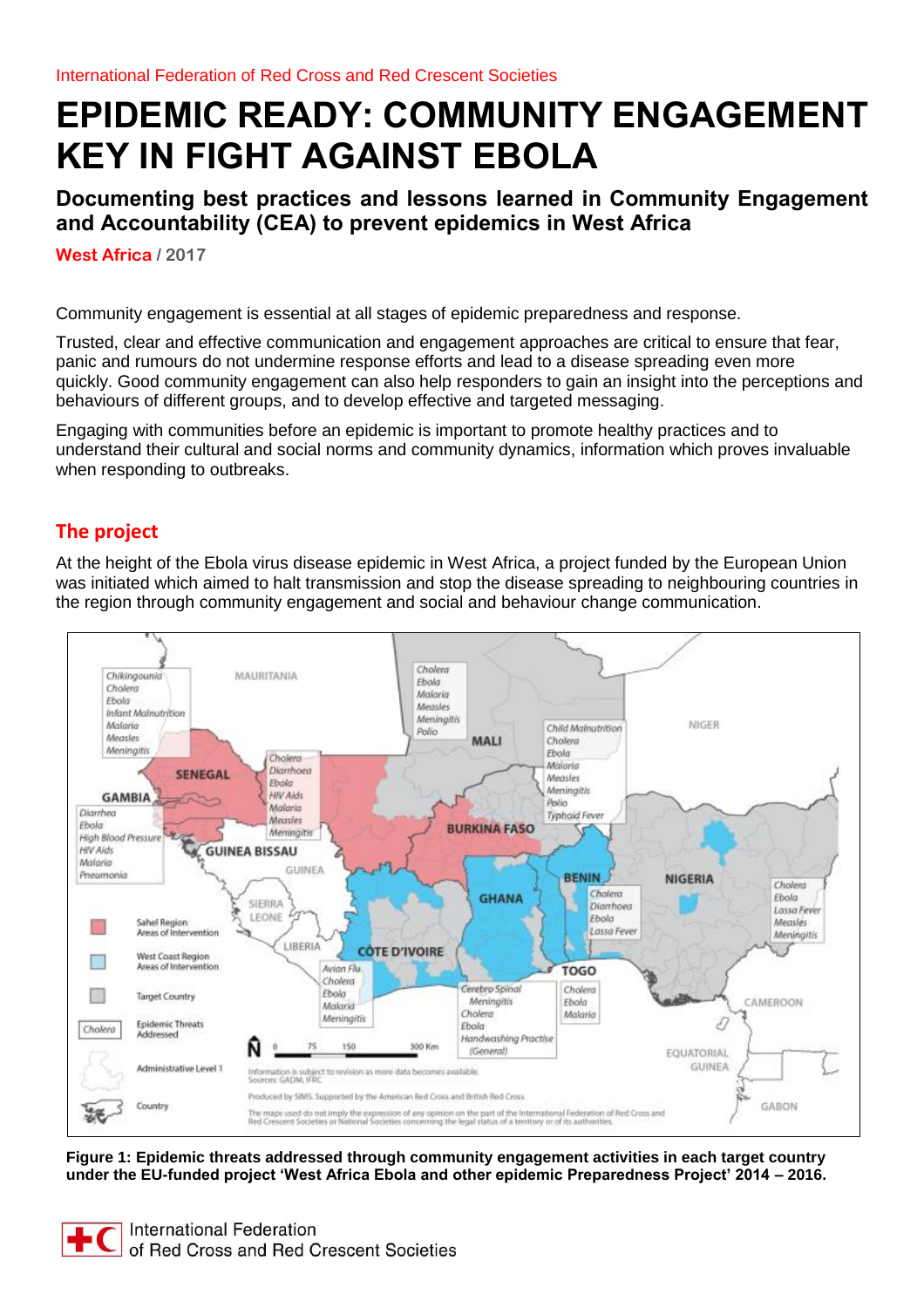Implemented from 2014 – 2016, the "West Africa Preparedness Project: Ebola and other epidemic Beneficiary Communication and Social Mobilization, Response and Prevention" project used community engagement to improve the prevention, preparedness and control of Ebola.

As the threat of Ebola reduced, the project scope was expanded to incorporate other important epidemic diseases (e.g. cholera, meningitis, Lassa fever) and the timeframe extended from one to two years.

Target countries included in the project were Nigeria, Senegal, Guinea- Bissau, Gambia, Burkina Faso, Mali, Benin, Togo, Ghana and Cote d'Ivoire [\(Figure 1\)](#page-0-0).

Key project activities included stakeholder and media mapping, assessment of risk perception, knowledge, attitudes and practices, and identification of trusted sources of information and commonly used communication channels. Using this information, social and behaviour change communication (SBCC) plans were developed and implemented in partnership with government, media outlets and telecommunications providers. SBCC activities and messages were continually adapted based on feedback from communities, to ensure that they were effective at addressing myths, rumours, stigmas and misinformation.

# **What is CEA?**

Community Engagement and Accountability (CEA) helps to put communities at the centre of what we do by integrating communication and participation throughout the programme cycle or operation.

CEA is the process of and commitment to providing timely, relevant and actionable lifesaving and life-enhancing information to communities. CEA emphasises listening to and acting on community needs, feedback and complaints. CEA helps us gain a better understanding of people's perceptions and behaviours, so we can better address unhealthy practices. CEA also supports communities to speak out about the issues that affect them to influence decision and policy-makers.

CEA is not a stand-alone project; it is an approach that needs to be integrated across all National Society programming, from health to WASH to disaster management. Communitydriven programmes are more effective, accountable and sustainable and improve the trust and acceptance of National Societies and their volunteers.

# **A five step process for community engagement**

A five step process [\(Figure 2\)](#page-1-0) was used to ensure community-driven programming, which emphasises engagement, listening and acting on community feedback. Activities and outputs at each step are shown below.

1. Understand the community •Output: Communication strategy developed 2. Provide relevant and topical information •Output: Information provision

3. Ask questions, collect feedback and input •Output: Community engagement

4. Analyse information & trends, understand changing needs •Output: Data for decision making

5. Work with communities to develop programmes based on their needs •Output: Community-driven programming

<span id="page-1-0"></span>**Figure 2: Five step process for community engagement used in the EU funded Ebola preparedness project.**

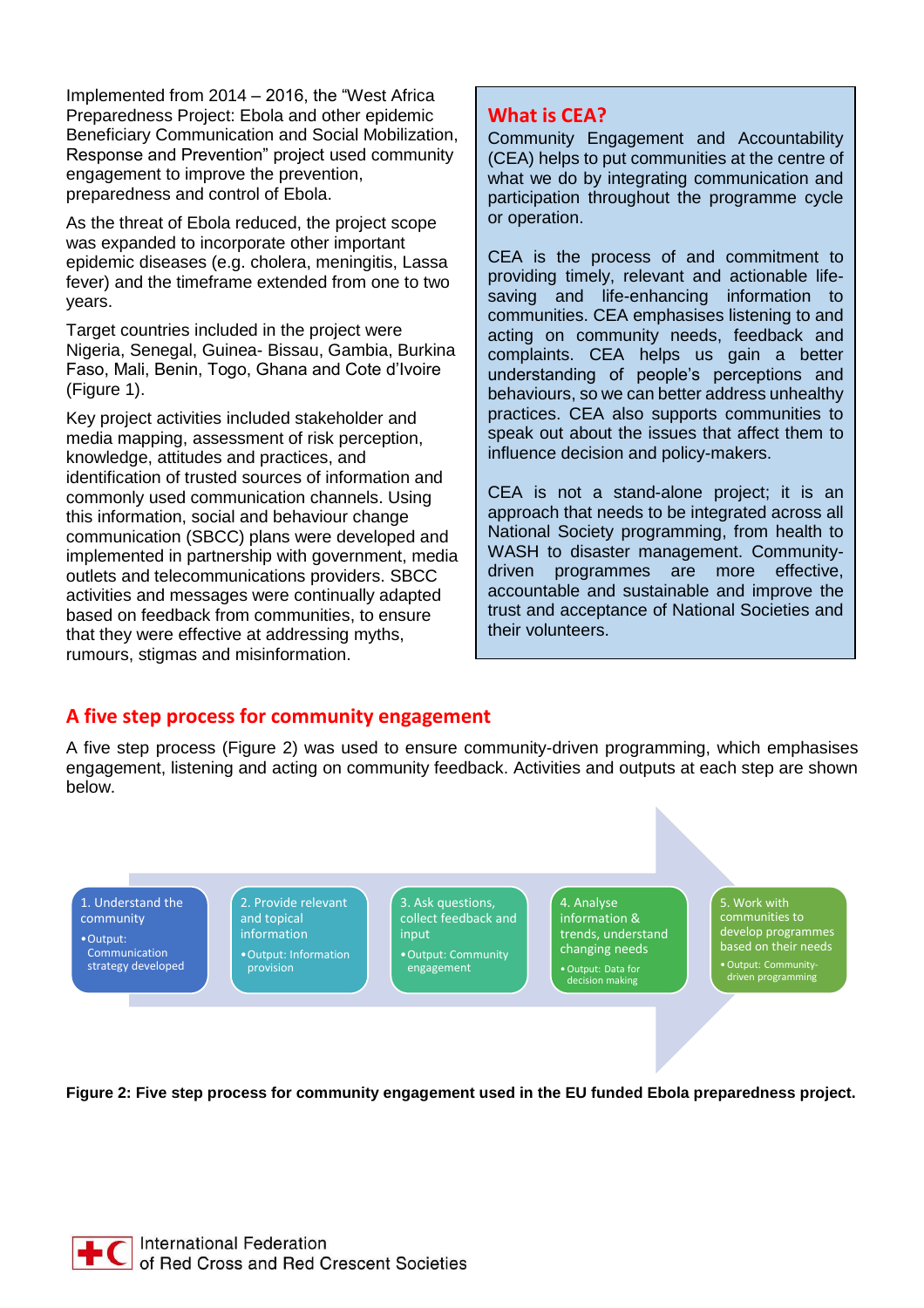## **Data for decision making: adaptive, effective programming**

One major success of the project was development of harmonized, contextualized tools and approaches for data and feedback collection, project monitoring and responsive programming that changed based on feedback. This approach, called 'Model E', is a detailed breakdown of the five steps for CEA and was developed through extensive consultation with the 10 West African National Societies.

Data was collected using a variety of different tools and mechanisms, and then analysed to enable country teams to make programmatic decisions (such as the revision of messages to address community needs, rumours and myths; [Figure 3\)](#page-2-0). In Burkina Faso, information was collected on the beliefs and practices of community members. This helped to improve the social and behaviour change communication strategy and impact, and enabled the creation of a database for the use of the entire National Society.

Another tool used for data collection were KAP (knowledge, attitudes and practice) surveys, including questions on common and trusted sources of information and barriers to accessing information. KAP surveys were also used to design specific, appropriate CEA activities and messages, for monitoring project activities and to measure change at the end of the project.



<span id="page-2-0"></span>**Figure 3: Example of adaptive, community-driven programming in Nigeria to address rumours and beliefs.**

# **Snapshot: selected results from endline KAP surveys**

*Trusted communication channels and sources of information were identified. Most trusted channels included radio, church, TV and family. Approximately half of the people in target communities in Ghana could not read or write; therefore, verbal and traditional channels were still important. Sources of information changed during the year (e.g. in planting season many farmers are in the fields and do not listen to radio much) and due to other events (e.g. during political campaigns many people do not enjoy listening to radio because there is too much political debate between different parties).* 

#### **Ghana**

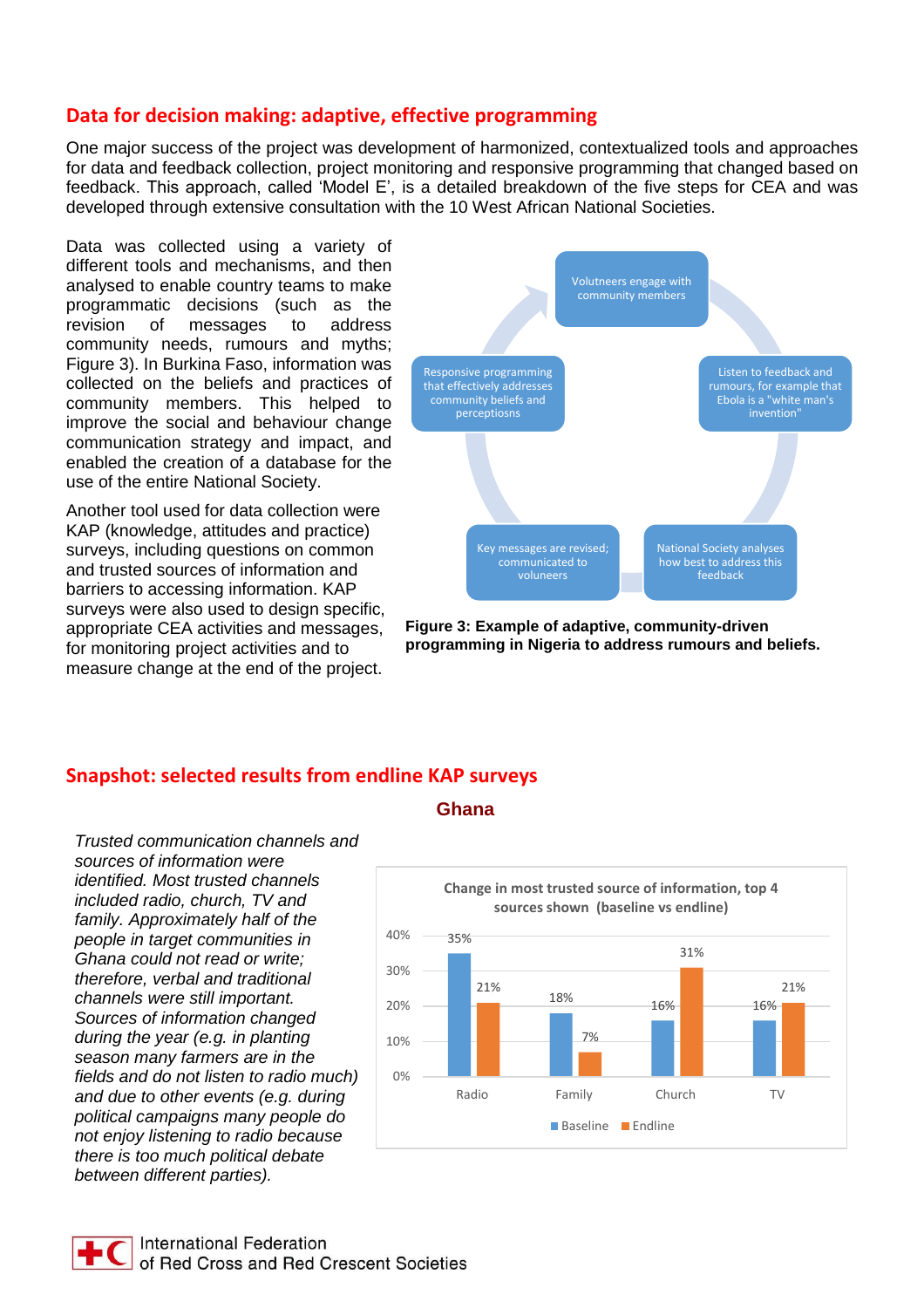#### **Burkina Faso**

*Significant improvement in knowledge of how to prevent Ebola was reported at the end of project in Burkina Faso. There was a 21% increase in people who knew that not shaking hands was a way to prevent Ebola. 42% of respondents knew not to handle the meat of a dead animal, an increase of 13% from the baseline.* 



#### *Increased knowledge of how Ebola is transmitted was reported at the end of the project in Gambia. A significant improvement was seen in the number of people who knew that touching the body of a person who died from Ebola was dangerous, from 24% of respondents at the beginning of the project increasing to 57% at the end. 30% more people knew that touching the bodily fluids of an infected person can transmit Ebola by the end of the project.*

*Improved knowledge of the main transmission routes for measles, polio and meningitis was reported in Mali. There was a 24% increase in people who identified that measles spreads from a sick person though direct contact or through the air. At the endline survey, 62% of respondents said that polio spreads through oral contact with infected food, dirty hands or dirty water – an increase of 37% from the baseline. 44% of respondents said that meningitis spreads by close and prolonged contact with an infected person – an increase of 27% from the baseline survey.* 

#### **Gambia**



#### **Mali**

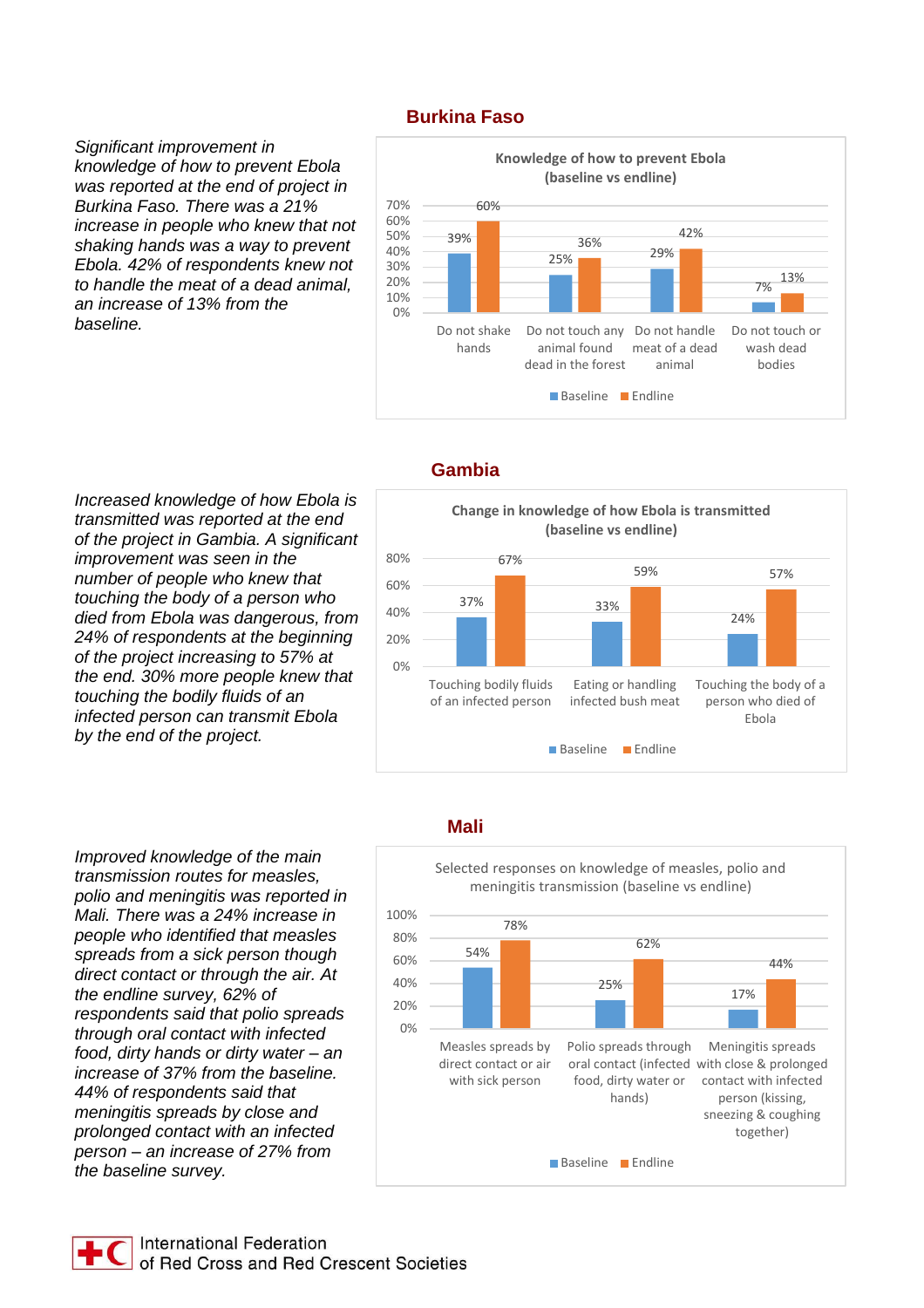## **Main achievements**

• **Communities mobilised and empowered** to prevent and stop the spread of epidemics, through provision of relevant, clear and tailored information and meaningful dialogue to reduce anxiety and fear, and address stigmas, rumours or cultural misperceptions. Almost **600,000 beneficiaries** were directly reached through household visits, focus group discussions and community meetings.

"Meningitis used to be considered a curse. The Red Cross volunteers have made people believe that meningitis is really an illness."

**Jean Kodolou, Pagouda, northern Togo.**

- Improved understanding and buy-in across **National Societies** for **scaling-up and incorporating community engagement** into existing and future long-term and emergency programming. There is now a common understanding of the importance of listening and gaining the trust of community members by enabling them to express their needs, to share weaknesses and strengths and how they can contribute through active participation.
- **Strengthened capacity of National Societies** staff and volunteers to communicate and engage with communities. In total, more than **3000 staff and volunteers were trained** across the ten project countries in community engagement and social and behaviour change communication, including interactive radio shows.
- Development of a **harmonized, contextualized approach and tools for CEA activities**, including data collection at community level, project monitoring, feedback mechanisms and responsive programming. This approach (Model E) was developed by West African National Societies themselves through extensive consultation, and has strengthened National Society capacity to prevent and respond to Ebola as well as other epidemic disease threats.
- **Increased capacity** of National Societies in designing, planning and implementing KAP (knowledge, attitude and practice) surveys **using mobile-phone technology for data collection** and monitoring (WhatsApp). These experiences and skills remain with the National Society and can be utilised for other programming, in future epidemics or health emergencies.
- **Health communication products and materials** specific to the priority epidemic diseases and health issues in each country were developed. This includes short radio spots, longer radio programmes, posters, flyers and video documentaries – all in local languages and tailored to the different contexts in each country.
- Improved awareness and understanding of the importance of accountable and transparent programming. In communities, this translated into **improved trust and respect for the Red Cross**.
- **Stronger relationships** between National Societies, the Ministries of Health and other key stakeholders (e.g. WHO, UNICEF). Engaging with partners was a key activity throughout the project, and brought increased visibility and credibility to Red Cross' activities and improved their profile within communities (mainly through the work of community-based volunteers).

## **Using radio as a platform for engagement, information sharing and debate**

More than 10,000 interactive radio programs anchored by both Red Cross volunteers and media practitioners were conducted across all 10 project countries. Use of radio allowed National Societies to scale-up their audience, raise the profile of the Red Cross and improve engagement with communities.

Importantly, the live radio shows were interactive allowing two-way communication so that National Societies could listen, answer, guide and address people's specific health and information needs. Often the radio shows included quizzes and drama performances. Radio shows were well received; with increasing numbers of phone calls and SMS messages from community members every week.

Radio shows provided a platform for engagement and debate around issues that concerned the community, as well as an opportunity to pass relevant information to communities on disease transmission, prevention and risky behaviours.

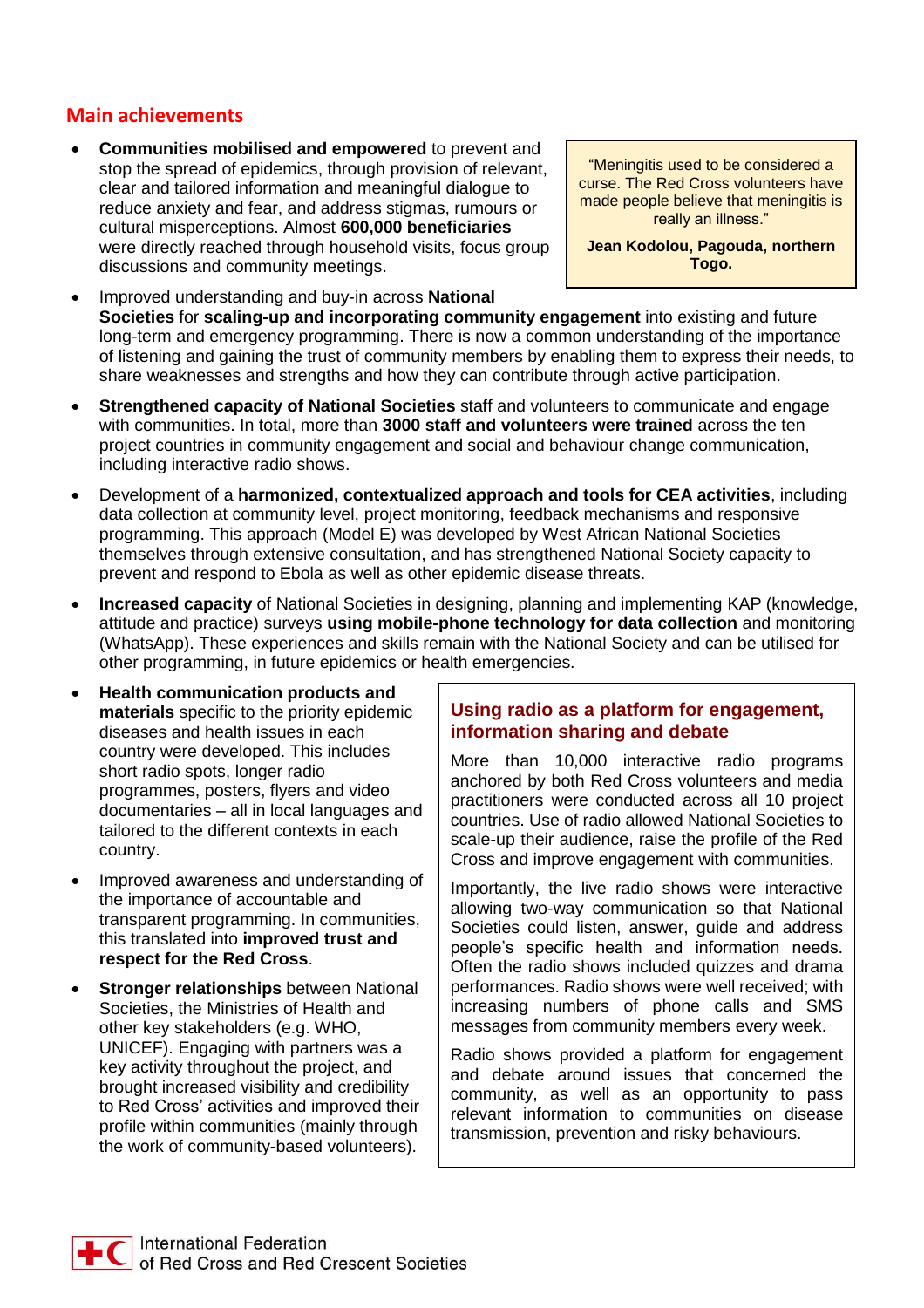# **Challenges, lessons learned and recommendations**

#### **CEA must be integrated into and led by programmes and operations**

While the West Africa Ebola Preparedness Project was led by communication and health teams within National Societies, it was not always well integrated across the full range of programmes and operations. This led to a tendency for CEA (or beneficiary communication as it was known at the time) to be seen as a stand-alone project. This limited the potential for CEA to become a sustainable approach to how National Societies work with communities. Given community-driven programmes are more effective and accountable, and improve the trust and acceptance of National Societies and their volunteers, it is critical that CEA be integrated across all programmes and operations. CEA is not something that can be implemented on its own, or in a silo, and requires the participation and commitment of everyone involved in delivering programmes and operations. CEA must be seen as an approach that puts communities at the centre of health, WASH, disaster management or any other programming.

#### **Buy-in and understanding of CEA takes time but is critical – especially for those in leadership and decision making roles**

In many countries, it took significant time and continued effort for both CEA and the project to be understood by National Society staff and leadership, and for them to recognize the fundamental importance of effective communication and engagement with communities. Without this understanding and buy-in, momentum for project implementation and integration with other departments or teams was difficult. Buy-in and support from leadership is key to being able to embed CEA in all programming.

#### **Relationships with MoH and other stakeholders are important**

At both country and regional level, a large number of different actors and sectors working in disease prevention and response meant that coordination and cohesive programming could be difficult. Close collaboration with the Ministries of Health (MoH) and other stakeholders (such as the WHO and UNICEF) strengthened project activities and ensured CEA strategies, activities and messages were coherent and aligned with national and regional policies direction. This showcased the close link and added value that National Societies have with communities.

#### **Build and share CEA capacity**



*A volunteer engaging community members in Togo. Credit: TRCS/IFRC*

Significant training and capacity building of staff and volunteers in CEA was required at the beginning of the project. In addition, regular follow-up and reminders on the importance of feedback mechanisms and accountability was found to be important. Consistent, high quality, effective CEA requires skilled staff and volunteers. Capacity building – targeted at the right level (e.g. experienced staff or volunteers who may have a low education level) – must be a priority from the beginning. Once a National Society has capacity, skills and experience in CEA, these can be 'spread' to other sectors and in ongoing and future programming. CEA specialists are also then ready to be mobilised in future epidemics or disasters.

## **Take advantage of technology and use data for decision making**

Data collection using mobile phones allowed for faster, more accurate information throughout the project. This improved data could be used for timely decision making to guide and revise activities and messages, ensuring that programming was responsive to changes in the context and community feedback. Mobile messaging applications (WhatsApp) were used by National Society staff for regular communication on project activities and progress, and for rapidly sharing information (e.g. warning for a cholera outbreak in a project location).

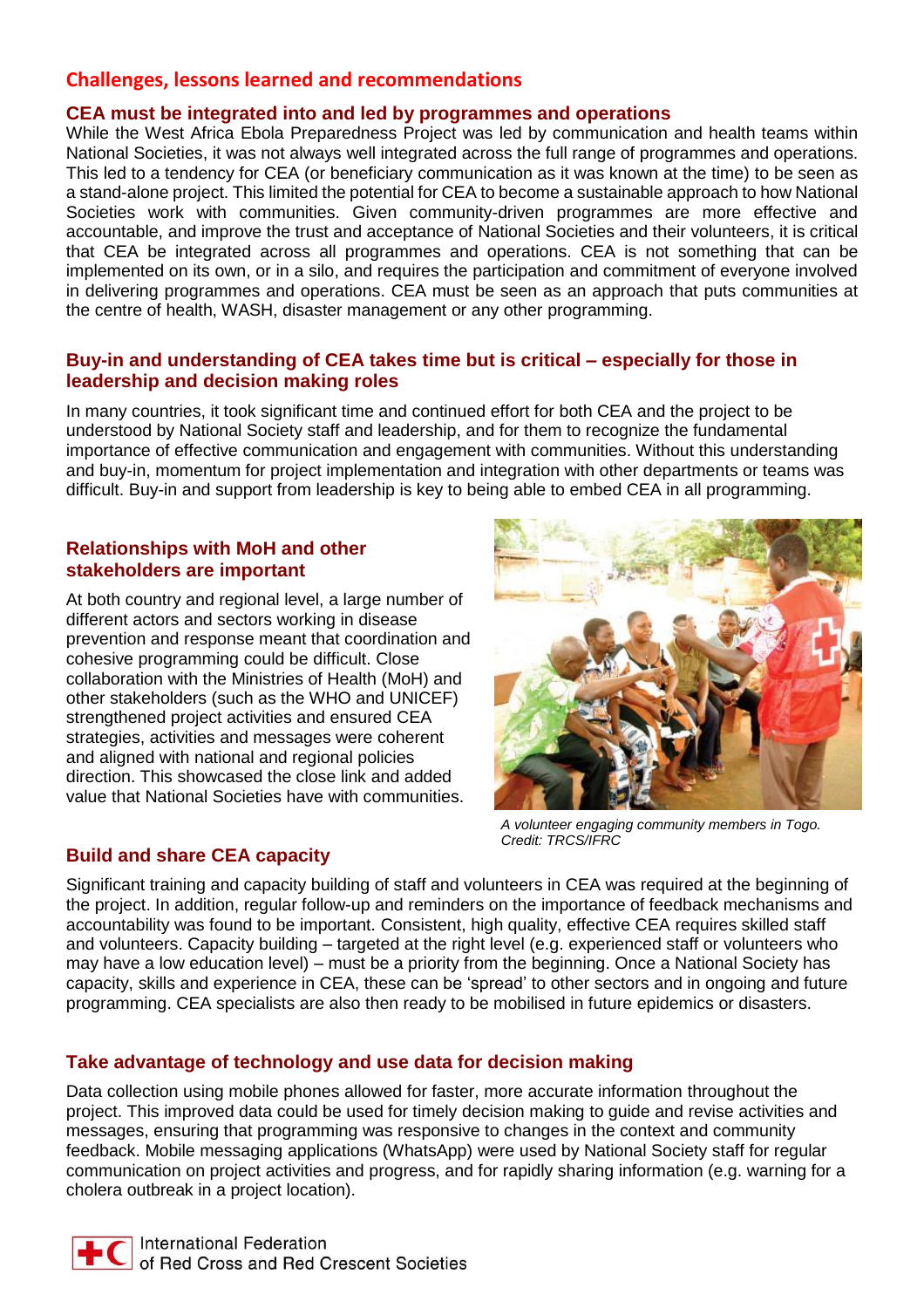#### **Strong project management from day one is vital for successful programming**

Throughout the project, challenges were faced with uncertainties on implementation modalities and MoUs and financial and reporting procedures. There were delays in project kick-off and implementation, and misunderstandings from National Societies on core project activities and strategic direction. Strong and consistent project management, timely and transparent communication, and a clear understanding of project agreements and responsibilities is vital for successful programming.

#### **Recognise diversity, and make sure messages and strategies are tailored and relevant**

Within each country, the project areas were large and included many different languages, cultural beliefs, superstitions, fears and practices. Even within communities and families, different people had different perceptions and beliefs. To be relevant and effective, communication and engagement strategies need to be tailored to suit the groups most at risk of disease in each individual context. Communities are not homogeneous; certain groups may be hidden or stigmatised. Think about gender, age, chronic health conditions, ethnicity, socio-economic status, literacy levels as well as those with physical or learning disabilities. Extra effort is required to identify, engage and mobilise these groups.

"We did not know what quarantine was and why it is important for stopping Ebola. Many people would not allow any of their family to be quarantined. But the Red Cross community engagement volunteers have convinced us about the importance of quarantine, and we now accept it in our communities."

**Mrs Khadidiatou Baro, Abidjan, Cote d'Ivoire.**

#### **Accountable programmes constantly collect, analyse and share feedback**

**Extend preparedness project timeframes: behaviour change takes time** 

At the beginning of the project, feedback mechanisms were not well understood nor were their procedures and tools set-up to collect and use feedback. Harmonized, context-specific and user-friendly tools were developed collaboratively by CEA teams across the 10 project countries. It is important to plan from the beginning how you will gather feedback directly from communities, including two-way communication and opportunities for complaints. Along with being documented, feedback must be acted upon and the outcome or decision shared back with the person who originally gave the feedback. Feedback can be formal or informal, as well as positive or negative. In the Ebola preparedness project, staff involved in the radio shows found informal feedback from beneficiaries on-air to be very useful.



*An interactive radio programme underway as part of the EU-funded West Africa Ebola and other epidemic disease preparedness project. Credit: IFRC*

Social and behaviour change interventions as part of epidemic prevention and preparedness take time. One challenge the project faced was a relatively short timeframe that in many project areas was not long enough for behaviour change or impact to be meaningfully measured. Often, having knowledge of a disease or how to prevent it does not necessarily translate into actual practice or behaviour change. There may be socio-cultural barriers that need to be addressed, for example if there are very strong traditional beliefs or practices. Or the environment to enable change is missing, for example if communities have limited access to water for handwashing or appropriate latrines. Project timeframes also need to be long enough to measure the impact of project activities.